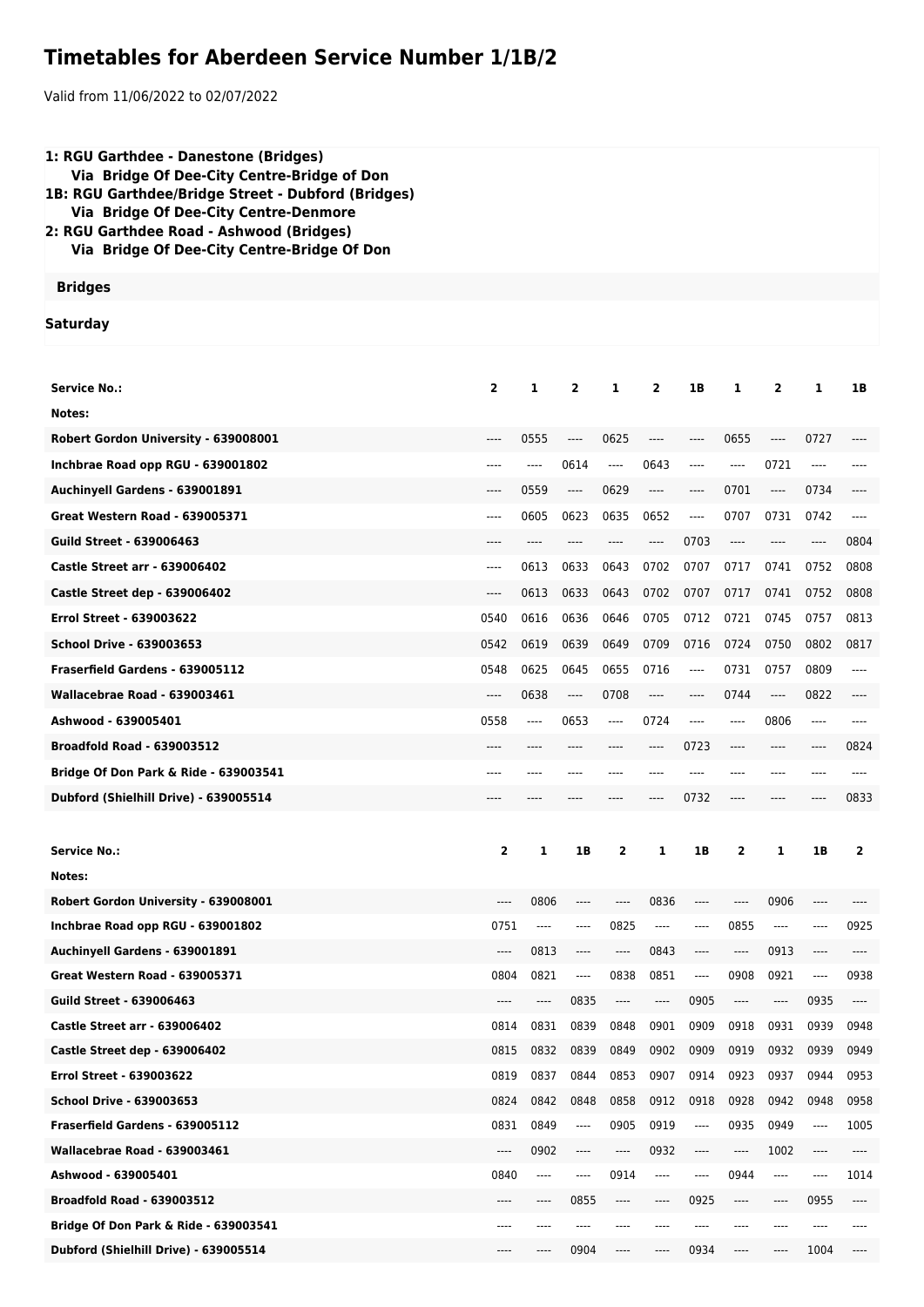| <b>Service No.:</b>                   | 1                       | 1B    | $\overline{2}$                | 1    | 1B                            | 2                             | 1                             | 2                             | 1B     | 1    |
|---------------------------------------|-------------------------|-------|-------------------------------|------|-------------------------------|-------------------------------|-------------------------------|-------------------------------|--------|------|
| Notes:                                |                         |       |                               |      |                               |                               |                               |                               |        |      |
| Robert Gordon University - 639008001  | 0936                    |       |                               | 1003 | ----                          | ----                          | 1026                          | ----                          |        | 1046 |
| Inchbrae Road opp RGU - 639001802     | $---$                   | ----  | 0956                          | ---- | ----                          | 1017                          | $\hspace{1.5cm} \textbf{---}$ | 1038                          | $-- -$ | ---- |
| Auchinyell Gardens - 639001891        | 0943                    | ----  | ----                          | 1010 | ----                          | ----                          | 1033                          | ----                          | ----   | 1053 |
| <b>Great Western Road - 639005371</b> | 0951                    | ----  | 1009                          | 1018 | $\hspace{1.5cm} \textbf{---}$ | 1030                          | 1041                          | 1051                          | ----   | 1101 |
| <b>Guild Street - 639006463</b>       | $-----$                 | 1005  | ----                          | ---- | 1035                          | $---$                         | ----                          | ----                          | 1105   | ---- |
| <b>Castle Street arr - 639006402</b>  | 1001                    | 1009  | 1019                          | 1028 | 1039                          | 1040                          | 1051                          | 1101                          | 1109   | 1111 |
| Castle Street dep - 639006402         | 1002                    | 1009  | 1020                          | 1029 | 1039                          | 1041                          | 1052                          | 1102                          | 1109   | 1112 |
| <b>Errol Street - 639003622</b>       | 1007                    | 1014  | 1024                          | 1034 | 1044                          | 1045                          | 1057                          | 1106                          | 1114   | 1117 |
| <b>School Drive - 639003653</b>       | 1012                    | 1018  | 1029                          | 1039 | 1048                          | 1050                          | 1102                          | 1111                          | 1118   | 1122 |
| Fraserfield Gardens - 639005112       | 1019                    | ----  | 1036                          | 1046 | ----                          | 1057                          | 1109                          | 1118                          | ----   | 1129 |
| Wallacebrae Road - 639003461          | 1032                    | ----  | ----                          | 1059 | ----                          | ----                          | 1122                          | ----                          | ----   | 1142 |
| Ashwood - 639005401                   | ----                    | ----  | 1045                          | ---- | ----                          | 1106                          | ----                          | 1127                          | ----   |      |
| <b>Broadfold Road - 639003512</b>     | ----                    | 1025  | $-----$                       |      | 1055                          | ----                          |                               | ----                          | 1125   |      |
| Bridge Of Don Park & Ride - 639003541 | ----                    | ----  | ----                          |      |                               | $---$                         | ----                          | ----                          | ----   |      |
| Dubford (Shielhill Drive) - 639005514 | ----                    | 1034  | ----                          |      | 1104                          | ----                          | ----                          | ----                          | 1134   |      |
|                                       |                         |       |                               |      |                               |                               |                               |                               |        |      |
|                                       |                         |       |                               |      |                               |                               |                               |                               |        |      |
| <b>Service No.:</b>                   | $\overline{\mathbf{2}}$ | 1     | 2                             | 1B   | 1                             | 2                             | 1                             | 2                             | 1B     | 1    |
| Notes:                                |                         |       |                               |      |                               |                               |                               |                               |        |      |
| Robert Gordon University - 639008001  | ----                    | 1104  | ----                          | ---- | 1119                          | ----                          | 1134                          | ----                          | ----   | 1149 |
| Inchbrae Road opp RGU - 639001802     | 1058                    | $---$ | 1114                          | ---- | ----                          | 1129                          | ----                          | 1144                          | ----   |      |
| Auchinyell Gardens - 639001891        | ----                    | 1111  | ----                          | ---- | 1126                          | ----                          | 1141                          | ----                          | ----   | 1156 |
| <b>Great Western Road - 639005371</b> | 1111                    | 1119  | 1127                          | ---- | 1134                          | 1142                          | 1149                          | 1157                          | ----   | 1204 |
| <b>Guild Street - 639006463</b>       | ----                    | ----  | ----                          | 1135 | ----                          |                               | ----                          | ----                          | 1205   | ---- |
| <b>Castle Street arr - 639006402</b>  | 1121                    | 1129  | 1137                          | 1139 | 1144                          | 1152                          | 1159                          | 1207                          | 1209   | 1214 |
| Castle Street dep - 639006402         | 1122                    | 1130  | 1138                          | 1139 | 1145                          | 1153                          | 1200                          | 1208                          | 1209   | 1215 |
| Errol Street - 639003622              | 1126                    | 1135  | 1142                          | 1144 | 1150                          | 1157                          | 1205                          | 1212                          | 1214   | 1220 |
| <b>School Drive - 639003653</b>       | 1131                    | 1140  | 1147                          | 1148 | 1155                          | 1202                          | 1210                          | 1217                          | 1218   | 1225 |
| Fraserfield Gardens - 639005112       | 1138                    | 1147  | 1154                          | ---- | 1202                          | 1209                          | 1217                          | 1224                          | ----   | 1232 |
| Wallacebrae Road - 639003461          | ----                    | 1200  | $\hspace{1.5cm} \textbf{---}$ | ---- | 1215                          | $\hspace{1.5cm} \textbf{---}$ | 1230                          | $\hspace{1.5cm} \textbf{---}$ | ----   | 1245 |
| Ashwood - 639005401                   | 1147                    | ----  | 1203                          | ---- | $---$                         | 1218                          | ----                          | 1233                          | $-- -$ | ---- |
| <b>Broadfold Road - 639003512</b>     | ----                    | ----  | ----                          | 1155 | ----                          | ----                          | ----                          | ----                          | 1225   | ---- |
| Bridge Of Don Park & Ride - 639003541 | ----                    | ----  |                               |      |                               |                               | ----                          | ----                          | ----   |      |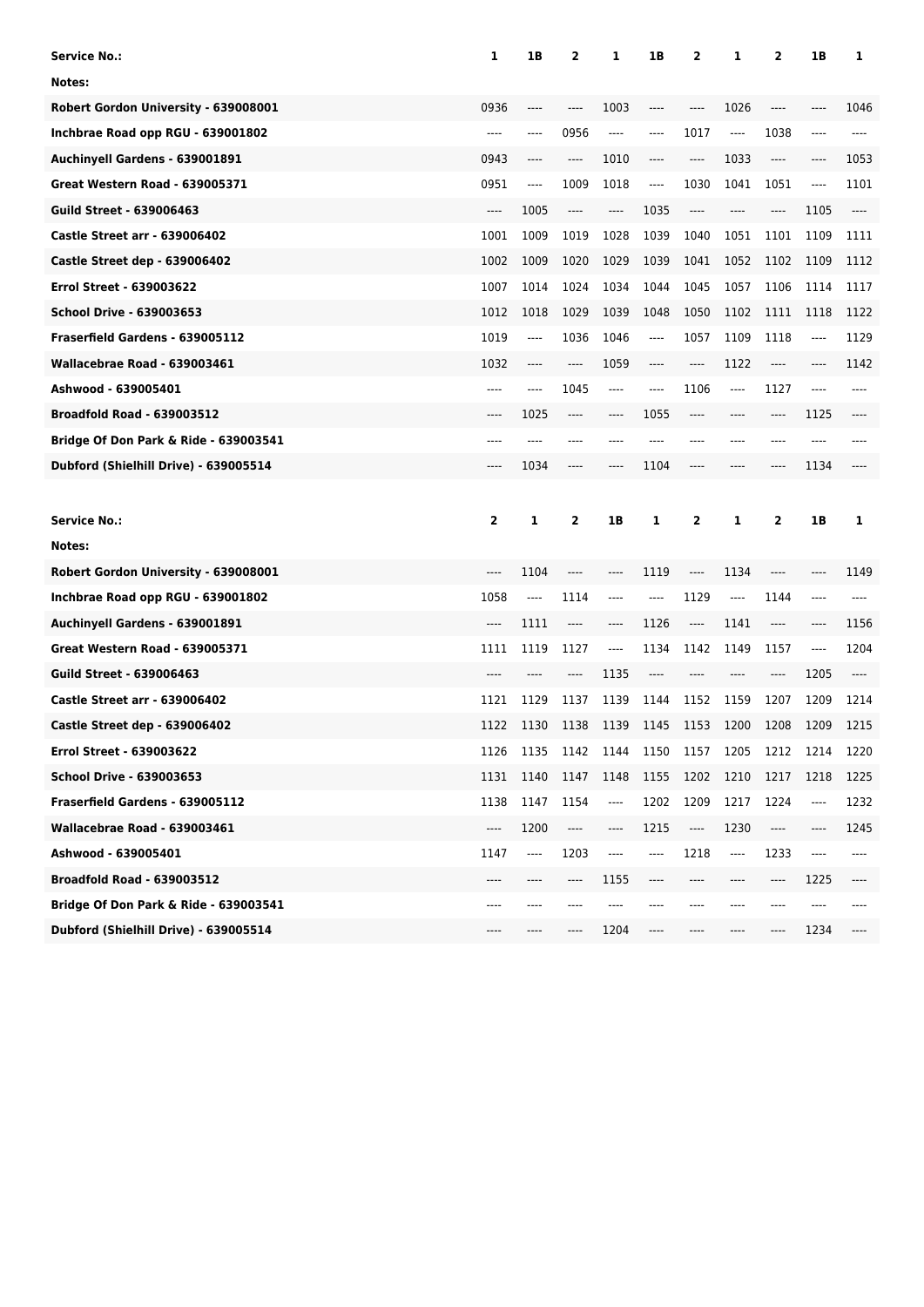| <b>Service No.:</b>                              | $\overline{\mathbf{2}}$ | 1     | 2        | 1B       | 1     | 2                        | 1        | 2    | 1В     | 1    |
|--------------------------------------------------|-------------------------|-------|----------|----------|-------|--------------------------|----------|------|--------|------|
| Notes:                                           |                         |       |          |          |       |                          |          |      |        |      |
| Robert Gordon University - 639008001             |                         | 1204  | ----     | ----     | 1219  | ----                     | 1234     | ---- |        | 1249 |
| Inchbrae Road opp RGU - 639001802                | 1159                    | ----  | 1214     | ----     | ----  | 1229                     | $\cdots$ | 1244 | $---$  | ---- |
| Auchinyell Gardens - 639001891                   | ----                    | 1211  | $\cdots$ | ----     | 1226  | ----                     | 1241     | ---- | ----   | 1256 |
| <b>Great Western Road - 639005371</b>            | 1212                    | 1219  | 1227     | ----     | 1234  | 1242                     | 1249     | 1257 | $---$  | 1304 |
| <b>Guild Street - 639006463</b>                  | ----                    | ----  | ----     | 1235     | ----  | ----                     | ----     | ---- | 1305   | ---- |
| <b>Castle Street arr - 639006402</b>             | 1222                    | 1229  | 1237     | 1239     | 1244  | 1252                     | 1259     | 1307 | 1309   | 1314 |
| <b>Castle Street dep - 639006402</b>             | 1223                    | 1230  | 1238     | 1239     | 1245  | 1253                     | 1300     | 1308 | 1309   | 1315 |
| <b>Errol Street - 639003622</b>                  | 1227                    | 1235  | 1242     | 1244     | 1250  | 1257                     | 1305     | 1312 | 1314   | 1320 |
| <b>School Drive - 639003653</b>                  | 1232                    | 1240  | 1247     | 1248     | 1255  | 1302                     | 1310     | 1317 | 1318   | 1325 |
| Fraserfield Gardens - 639005112                  | 1239                    | 1247  | 1254     | $\cdots$ | 1302  | 1309                     | 1317     | 1324 | ----   | 1332 |
| Wallacebrae Road - 639003461                     | ----                    | 1300  | $\cdots$ | ----     | 1315  | ----                     | 1330     | ---- | ----   | 1345 |
| Ashwood - 639005401                              | 1248                    | ----  | 1303     | ----     | ----  | 1318                     | ----     | 1333 | $---$  |      |
| <b>Broadfold Road - 639003512</b>                | ----                    | ----  | ----     | 1255     | ----  |                          | ----     | ---- | 1325   |      |
| Bridge Of Don Park & Ride - 639003541            | ----                    | ----  |          |          |       |                          | ----     | ---- | ----   |      |
| Dubford (Shielhill Drive) - 639005514            | ----                    | ----  | ----     | 1304     | ----  |                          | ----     | ---- | 1334   |      |
|                                                  |                         |       |          |          |       |                          |          |      |        |      |
|                                                  |                         |       |          |          |       |                          |          |      |        |      |
| <b>Service No.:</b>                              | $\overline{\mathbf{2}}$ | 1     | 2        | 1B       | 1     | 2                        | 1        | 2    | 1B     | 1    |
| Notes:                                           |                         |       |          |          |       |                          |          |      |        |      |
| Robert Gordon University - 639008001             | ----                    | 1304  | ----     |          | 1319  | $---$                    | 1334     | ---- |        | 1349 |
| Inchbrae Road opp RGU - 639001802                | 1259                    | $---$ | 1314     | ----     | ----  | 1329                     | ----     | 1344 | ----   |      |
| Auchinyell Gardens - 639001891                   | ----                    | 1311  | ----     | ----     | 1326  | ----                     | 1341     | ---- | ----   | 1356 |
| <b>Great Western Road - 639005371</b>            | 1312                    | 1319  | 1327     | ----     | 1334  | 1342                     | 1349     | 1357 | $-- -$ | 1404 |
| <b>Guild Street - 639006463</b>                  |                         | ----  | ----     | 1335     | ----  | ----                     | ----     | ---- | 1405   |      |
| <b>Castle Street arr - 639006402</b>             | 1322                    | 1329  | 1337     | 1339     | 1344  | 1352                     | 1359     | 1407 | 1409   | 1414 |
| Castle Street dep - 639006402                    | 1323                    | 1330  | 1338     | 1339     | 1345  | 1353                     | 1400     | 1408 | 1409   | 1415 |
| Errol Street - 639003622                         | 1327                    | 1335  | 1342     | 1344     | 1350  | 1357                     | 1405     | 1412 | 1414   | 1420 |
| <b>School Drive - 639003653</b>                  | 1332                    | 1340  | 1347     | 1348     | 1355  | 1402                     | 1410     | 1417 | 1418   | 1425 |
| Fraserfield Gardens - 639005112                  | 1339                    | 1347  | 1354     | ----     | 1402  | 1409                     | 1417     | 1424 | ----   | 1432 |
| Wallacebrae Road - 639003461                     | ----                    | 1400  | ----     | ----     | 1415  | $\overline{\phantom{a}}$ | 1430     | ---- | ----   | 1445 |
| Ashwood - 639005401                              | 1348                    | ----  | 1403     | ----     | $---$ | 1418                     | ----     | 1433 | ----   | ---- |
| <b>Broadfold Road - 639003512</b>                |                         |       | ----     | 1355     | ----  | ----                     |          | ---- | 1425   | ---- |
| <b>Bridge Of Don Park &amp; Ride - 639003541</b> | ----                    | ----  |          | ----     |       |                          | ----     | ---- | ----   |      |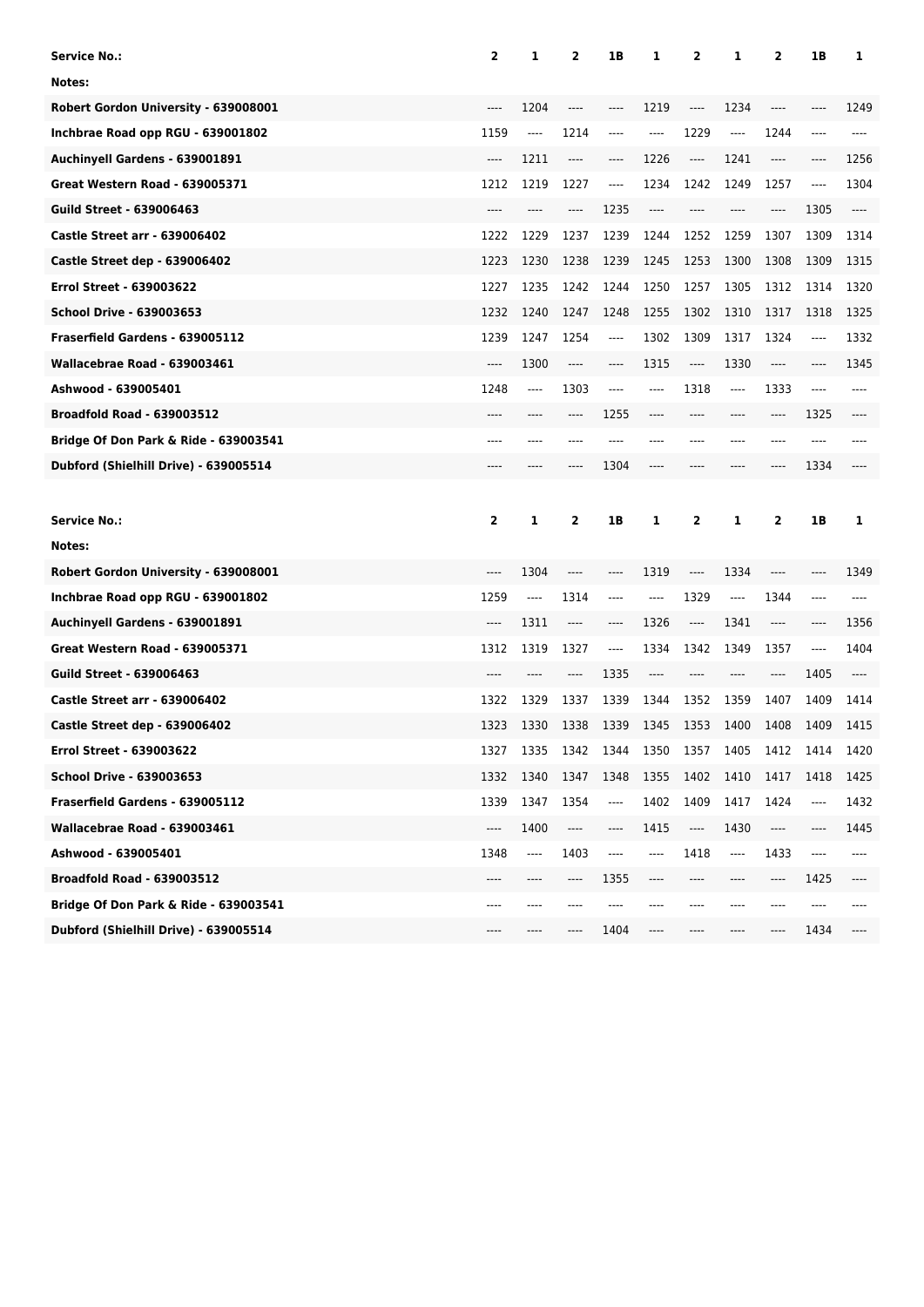| <b>Service No.:</b>                              | $\overline{\mathbf{2}}$ | 1     | 2                             | 1B      | 1     | 2     | 1        | 2    | 1B      | 1    |
|--------------------------------------------------|-------------------------|-------|-------------------------------|---------|-------|-------|----------|------|---------|------|
| Notes:                                           |                         |       |                               |         |       |       |          |      |         |      |
| Robert Gordon University - 639008001             |                         | 1404  | ----                          | ----    | 1419  | ----  | 1434     | ---- |         | 1449 |
| Inchbrae Road opp RGU - 639001802                | 1359                    | ----  | 1414                          | ----    | ----  | 1429  | $\cdots$ | 1444 | $-----$ | ---- |
| Auchinyell Gardens - 639001891                   | ----                    | 1411  | ----                          | ----    | 1426  | ----  | 1441     | ---- | ----    | 1456 |
| <b>Great Western Road - 639005371</b>            | 1412                    | 1419  | 1427                          | ----    | 1434  | 1442  | 1449     | 1457 | $-----$ | 1504 |
| <b>Guild Street - 639006463</b>                  |                         | ----  | ----                          | 1435    | ----  | ----  | ----     | ---- | 1505    | ---- |
| <b>Castle Street arr - 639006402</b>             | 1422                    | 1429  | 1437                          | 1439    | 1444  | 1452  | 1459     | 1507 | 1509    | 1514 |
| <b>Castle Street dep - 639006402</b>             | 1423                    | 1430  | 1438                          | 1439    | 1445  | 1453  | 1500     | 1508 | 1509    | 1515 |
| <b>Errol Street - 639003622</b>                  | 1427                    | 1435  | 1442                          | 1444    | 1450  | 1457  | 1505     | 1512 | 1514    | 1520 |
| <b>School Drive - 639003653</b>                  | 1432                    | 1440  | 1447                          | 1448    | 1455  | 1502  | 1510     | 1517 | 1518    | 1525 |
| Fraserfield Gardens - 639005112                  | 1439                    | 1447  | 1454                          | ----    | 1502  | 1509  | 1517     | 1524 | ----    | 1532 |
| Wallacebrae Road - 639003461                     | ----                    | 1500  | $\cdots$                      | $-----$ | 1515  | ----  | 1530     | ---- | ----    | 1545 |
| Ashwood - 639005401                              | 1448                    | ----  | 1503                          | ----    | ----  | 1518  | ----     | 1533 | $---$   |      |
| <b>Broadfold Road - 639003512</b>                | ----                    |       | ----                          | 1455    | ----  |       | ----     | ---- | 1525    |      |
| Bridge Of Don Park & Ride - 639003541            | ----                    | ----  |                               |         |       | ----  | ----     | ---- | ----    |      |
| Dubford (Shielhill Drive) - 639005514            | ----                    | ----  | ----                          | 1504    | ----  |       | ----     | ---- | 1534    |      |
|                                                  |                         |       |                               |         |       |       |          |      |         |      |
|                                                  |                         |       |                               |         |       |       |          |      |         |      |
| <b>Service No.:</b>                              | $\overline{\mathbf{2}}$ | 1     | 2                             | 1B      | 1     | 2     | 1        | 2    | 1       | 1B   |
| Notes:                                           |                         |       |                               |         |       |       |          |      |         |      |
| Robert Gordon University - 639008001             | ----                    | 1504  | ----                          |         | 1519  | $---$ | 1534     | ---- | 1549    |      |
| Inchbrae Road opp RGU - 639001802                | 1459                    | $---$ | 1514                          | ----    | ----  | 1529  | $---$    | 1544 | ----    |      |
| Auchinyell Gardens - 639001891                   | ----                    | 1511  | $\hspace{1.5cm} \textbf{---}$ | ----    | 1526  | $---$ | 1541     | ---- | 1556    |      |
| <b>Great Western Road - 639005371</b>            | 1512                    | 1518  | 1527                          | ----    | 1533  | 1542  | 1548     | 1557 | 1603    | ---- |
| <b>Guild Street - 639006463</b>                  | ----                    | ----  | ----                          | 1537    | ----  |       | ----     |      | ----    | 1612 |
| <b>Castle Street arr - 639006402</b>             | 1522                    | 1528  | 1537                          | 1541    | 1543  | 1552  | 1558     | 1607 | 1613    | 1616 |
| Castle Street dep - 639006402                    | 1523                    | 1529  | 1538                          | 1541    | 1544  | 1553  | 1559     | 1608 | 1614    | 1616 |
| Errol Street - 639003622                         | 1527                    | 1534  | 1542                          | 1546    | 1549  | 1557  | 1604     | 1612 | 1619    | 1621 |
| <b>School Drive - 639003653</b>                  | 1532                    | 1539  | 1547                          | 1550    | 1554  | 1602  | 1609     | 1617 | 1624    | 1625 |
| Fraserfield Gardens - 639005112                  | 1539                    | 1546  | 1554                          | ----    | 1601  | 1609  | 1616     | 1624 | 1631    | ---- |
| Wallacebrae Road - 639003461                     | ----                    | 1559  | ----                          | ----    | 1614  | ----  | 1629     | ---- | 1644    | ---- |
| Ashwood - 639005401                              | 1548                    | ----  | 1603                          | ----    | $---$ | 1618  | ----     | 1633 | ----    | ---- |
| <b>Broadfold Road - 639003512</b>                |                         |       | ----                          | 1557    | ----  |       |          |      |         | 1632 |
| <b>Bridge Of Don Park &amp; Ride - 639003541</b> | ----                    | ----  |                               |         |       |       | ----     | ---- |         |      |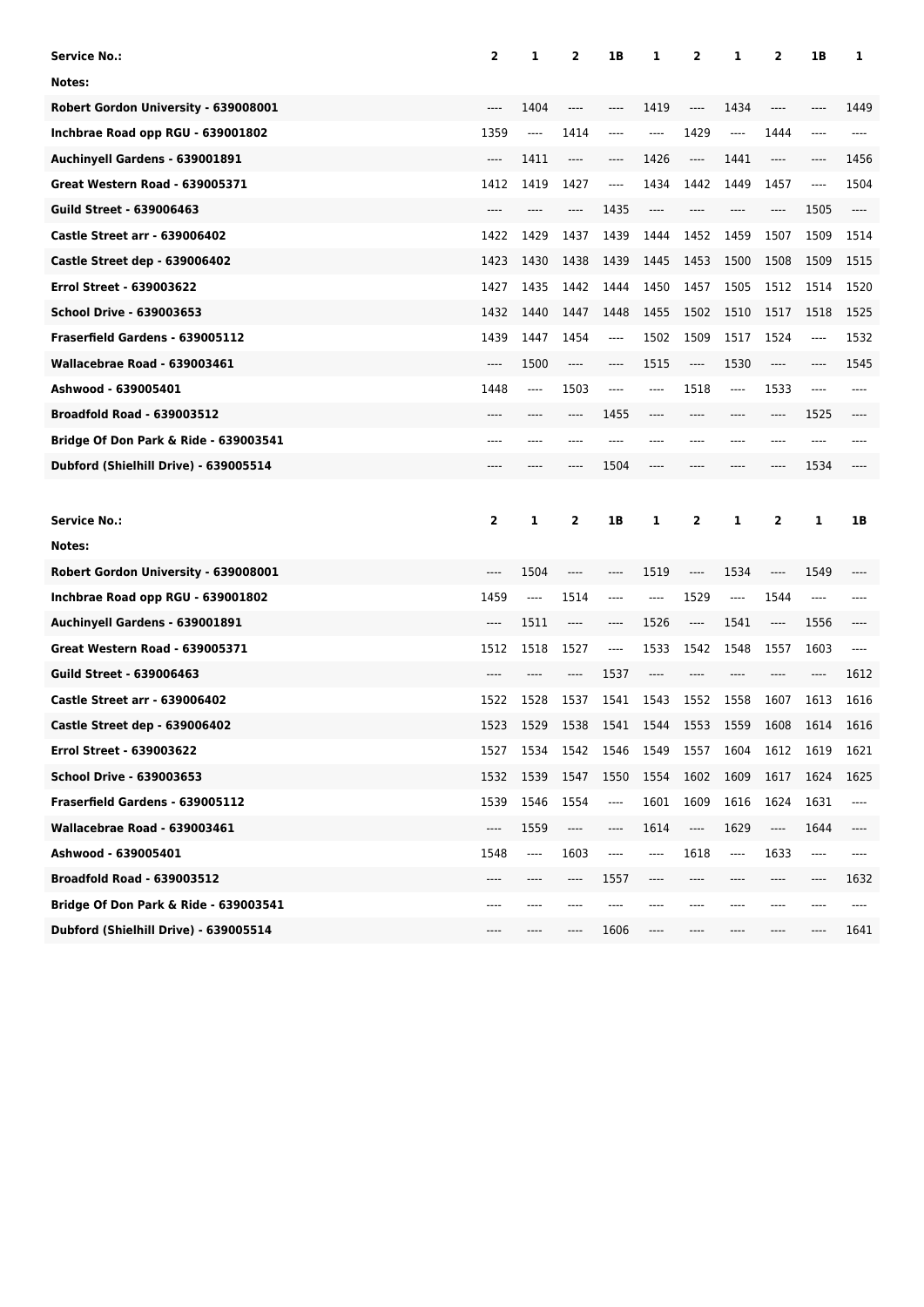| <b>Service No.:</b>                   | 2                       | 1       | 2                             | 1B   | 1    | 2                             | 1       | 2                             | 1Β      | 1    |
|---------------------------------------|-------------------------|---------|-------------------------------|------|------|-------------------------------|---------|-------------------------------|---------|------|
| Notes:                                |                         |         |                               |      |      |                               |         |                               |         |      |
| Robert Gordon University - 639008001  | ----                    | 1604    | ----                          | ---- | 1624 | ----                          | 1643    | ----                          | ----    | 1703 |
| Inchbrae Road opp RGU - 639001802     | 1558                    | ----    | 1615                          | ---- | ---- | 1636                          | ----    | 1656                          | ----    | ---- |
| Auchinyell Gardens - 639001891        | ----                    | 1611    | ----                          | ---- | 1631 | ----                          | 1650    | ----                          | $-----$ | 1710 |
| <b>Great Western Road - 639005371</b> | 1611                    | 1618    | 1628                          | ---- | 1638 | 1649                          | 1657    | 1709                          | ----    | 1717 |
| <b>Guild Street - 639006463</b>       | ----                    | ----    | ----                          | 1639 | ---- | ----                          | ----    | ----                          | 1719    | ---- |
| <b>Castle Street arr - 639006402</b>  | 1621                    | 1628    | 1638                          | 1643 | 1648 | 1659                          | 1707    | 1719                          | 1723    | 1727 |
| Castle Street dep - 639006402         | 1622                    | 1629    | 1639                          | 1643 | 1649 | 1700                          | 1708    | 1720                          | 1723    | 1728 |
| <b>Errol Street - 639003622</b>       | 1626                    | 1634    | 1643                          | 1648 | 1654 | 1704                          | 1713    | 1724                          | 1728    | 1733 |
| <b>School Drive - 639003653</b>       | 1631                    | 1639    | 1648                          | 1652 | 1659 | 1709                          | 1718    | 1729                          | 1732    | 1738 |
| Fraserfield Gardens - 639005112       | 1638                    | 1646    | 1655                          | ---- | 1706 | 1716                          | 1725    | 1736                          | ----    | 1745 |
| Wallacebrae Road - 639003461          | ----                    | 1659    | $\cdots$                      | ---- | 1719 | $\hspace{1.5cm} \textbf{---}$ | 1738    | $-----$                       | $-----$ | 1758 |
| Ashwood - 639005401                   | 1647                    | ----    | 1704                          | ---- | ---- | 1725                          | ----    | 1745                          | $---$   | ---- |
| <b>Broadfold Road - 639003512</b>     | ----                    | ----    | ----                          | 1659 | ---- | ----                          | ----    | ----                          | 1739    | ---- |
| Bridge Of Don Park & Ride - 639003541 | ----                    | ----    | ----                          | ---- | ---- | ----                          | ----    | ----                          | ----    | ---- |
| Dubford (Shielhill Drive) - 639005514 | ----                    | ----    | ----                          | 1708 | ---- | ----                          | ----    | ----                          | 1748    |      |
|                                       |                         |         |                               |      |      |                               |         |                               |         |      |
|                                       |                         |         |                               |      |      |                               |         |                               |         |      |
| <b>Service No.:</b>                   | $\overline{\mathbf{2}}$ | 1       | 1B                            | 2    | 1    | 1B                            | 2       | 1                             | 2       | 1B   |
| Notes:                                |                         |         |                               |      |      |                               |         |                               |         |      |
| Robert Gordon University - 639008001  | ----                    | 1723    | ----                          | ---- | 1753 | $-----$                       | ----    | 1823                          | ----    |      |
| Inchbrae Road opp RGU - 639001802     | 1716                    | $-----$ | ----                          | 1742 | ---- | ----                          | 1812    | $\hspace{1.5cm} \textbf{---}$ | 1842    |      |
| Auchinyell Gardens - 639001891        | ----                    | 1730    | ----                          | ---- | 1800 | $-----$                       | $-----$ | 1830                          | ----    |      |
| <b>Great Western Road - 639005371</b> | 1729                    | 1737    | $\cdots$                      | 1755 | 1807 | $---$                         | 1825    | 1837                          | 1855    | ---- |
| <b>Guild Street - 639006463</b>       | ----                    | ----    | 1752                          | ---- | ---- | 1822                          | ----    | ----                          | ----    | 1907 |
| <b>Castle Street arr - 639006402</b>  | 1739                    | 1747    | 1756                          | 1805 | 1817 | 1826                          | 1835    | 1847                          | 1905    | 1911 |
| Castle Street dep - 639006402         | 1740                    | 1748    | 1756                          | 1806 | 1818 | 1826                          | 1836    | 1848                          | 1906    | 1911 |
| Errol Street - 639003622              | 1744                    | 1753    | 1801                          | 1810 | 1823 | 1831                          | 1841    | 1853                          | 1910    | 1916 |
| <b>School Drive - 639003653</b>       | 1749                    | 1758    | 1805                          | 1815 | 1828 | 1835                          | 1846    | 1858                          | 1915    | 1919 |
| Fraserfield Gardens - 639005112       | 1756                    | 1805    | ----                          | 1822 | 1835 | $\overline{\phantom{a}}$      | 1853    | 1905                          | 1922    | ---- |
| Wallacebrae Road - 639003461          | ----                    | 1818    | $\hspace{1.5cm} \textbf{---}$ | ---- | 1848 | ----                          | ----    | 1918                          | ----    | ---- |
| Ashwood - 639005401                   | 1805                    | $---$   | ----                          | 1831 | ---- | ----                          | 1901    | ----                          | 1930    | ---- |
| <b>Broadfold Road - 639003512</b>     | ----                    | ----    | 1812                          | ---- | ---- | 1842                          | ----    | ----                          | ----    | 1926 |
| Bridge Of Don Park & Ride - 639003541 | ----                    | ----    | ----                          |      |      |                               | ----    |                               |         | ---- |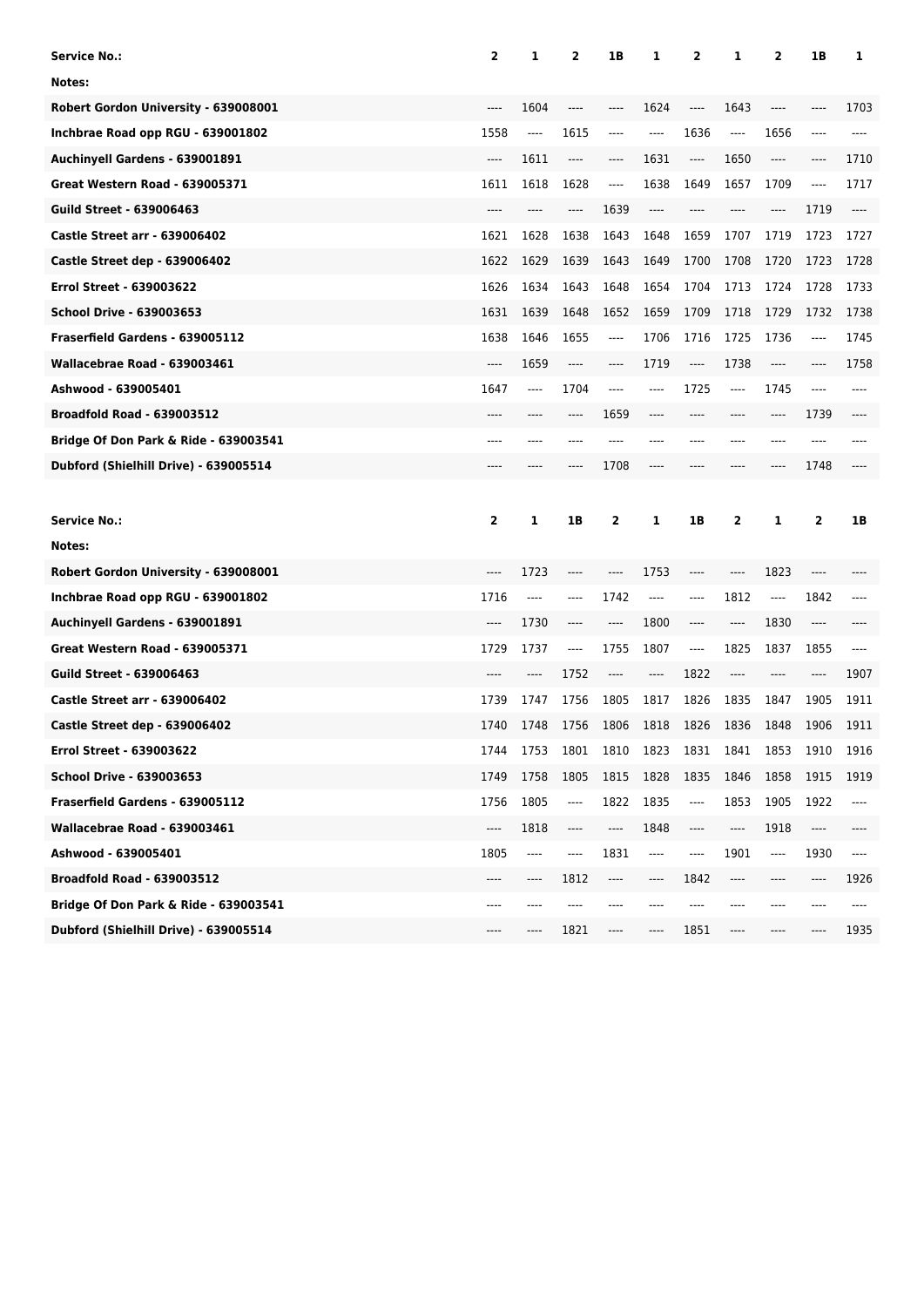| Service No.:                                     | 1                             | 2                             | 1                             | 2        | 1В                            | 1              | 2                             | 1                             | 2     | 1B           |
|--------------------------------------------------|-------------------------------|-------------------------------|-------------------------------|----------|-------------------------------|----------------|-------------------------------|-------------------------------|-------|--------------|
| Notes:                                           |                               |                               |                               |          |                               |                |                               |                               |       |              |
| Robert Gordon University - 639008001             | 1853                          |                               | 1923                          | ----     | ----                          | 1953           | ----                          | 2023                          | ----  |              |
| Inchbrae Road opp RGU - 639001802                | $\cdots$                      | 1912                          | ----                          | 1942     | ----                          | ----           | 2012                          | $---$                         | 2042  |              |
| Auchinyell Gardens - 639001891                   | 1900                          | $\hspace{1.5cm} \textbf{---}$ | 1930                          | $\cdots$ | ----                          | 2000           | $\cdots$                      | 2030                          | ----  |              |
| Great Western Road - 639005371                   | 1907                          | 1923                          | 1937                          | 1953     | $-----$                       | 2007           | 2023                          | 2038                          | 2053  | ----         |
| <b>Guild Street - 639006463</b>                  | ----                          |                               |                               | ----     | 2006                          | $---$          | ----                          |                               | ----  | 2106         |
| <b>Castle Street arr - 639006402</b>             | 1917                          | 1932                          | 1947                          | 2002     | 2010                          | 2016           | 2032                          | 2047                          | 2102  | 2110         |
| <b>Castle Street dep - 639006402</b>             | 1918                          | 1933                          | 1948                          | 2003     | 2010                          | 2017           | 2033                          | 2048                          | 2103  | 2110         |
| <b>Errol Street - 639003622</b>                  | 1923                          | 1938                          | 1952                          | 2008     | 2013                          | 2021           | 2038                          | 2052                          | 2108  | 2113         |
| School Drive - 639003653                         | 1928                          | 1942                          | 1956                          | 2012     | 2016                          | 2025           | 2042                          | 2056                          | 2112  | 2116         |
| Fraserfield Gardens - 639005112                  | 1935                          | 1949                          | 2003                          | 2019     | $-----$                       | 2032           | 2049                          | 2103                          | 2119  | ----         |
| Wallacebrae Road - 639003461                     | 1948                          | ----                          | 2013                          | ----     | ----                          | 2042           | $\cdots$                      | 2113                          | $---$ |              |
| Ashwood - 639005401                              | $---$                         | 1957                          | ----                          | 2027     | ----                          | ----           | 2057                          | ----                          | 2127  | ----         |
| <b>Broadfold Road - 639003512</b>                |                               |                               |                               | ----     | 2023                          | $---$          | ----                          | ----                          | ----  | 2123         |
| Bridge Of Don Park & Ride - 639003541            | ----                          | ----                          |                               |          |                               | ----           | ----                          | ----                          | ----  | ----         |
| Dubford (Shielhill Drive) - 639005514            | ----                          | ----                          |                               | ----     | 2032                          | ----           | ----                          |                               | ----  | 2132         |
|                                                  |                               |                               |                               |          |                               |                |                               |                               |       |              |
|                                                  |                               |                               |                               |          |                               |                |                               |                               |       |              |
| Service No.:                                     | 1                             | 2                             | 1                             | 2        | 1B                            | 1              | 2                             | 1                             | 1B    | $\mathbf{2}$ |
| Notes:                                           |                               |                               |                               |          |                               |                |                               |                               |       |              |
| Robert Gordon University - 639008001             | 2053                          | ----                          | 2123                          | ----     | ----                          | 2153           | $---$                         | 2223                          | ----  |              |
| Inchbrae Road opp RGU - 639001802                | ----                          | 2112                          | $\hspace{1.5cm} \textbf{---}$ | 2142     | $---$                         | $---$          | 2212                          | ----                          | ----  | 2255         |
| Auchinyell Gardens - 639001891                   | 2100                          | ----                          | 2130                          | ----     | ----                          | 2200           | $\hspace{1.5cm} \textbf{---}$ | 2230                          | ----  | ----         |
| <b>Great Western Road - 639005371</b>            | 2108                          | 2123                          | 2138                          | 2153     | $---$                         | 2208           | 2223                          | 2238                          | $---$ | 2306         |
| <b>Guild Street - 639006463</b>                  |                               |                               |                               | ----     | 2206                          | $---$          | ----                          | ----                          | 2301  |              |
| <b>Castle Street arr - 639006402</b>             | 2117                          | 2132                          | 2147                          | 2202     | 2210                          | 2217           | 2232                          | 2247                          | 2305  | 2315         |
| Castle Street dep - 639006402                    | 2118                          | 2133                          | 2148                          | 2203     | 2210                          | 2218           | 2233                          | 2248                          | 2305  | 2316         |
| <b>Errol Street - 639003622</b>                  | 2122                          | 2138                          | 2152 2208                     |          |                               | 2213 2222 2238 |                               | 2252                          | 2308  | 2321         |
| <b>School Drive - 639003653</b>                  | 2126                          | 2142                          | 2156                          | 2212     | 2216                          | 2226           | 2242                          | 2256                          | 2311  | 2325         |
| Fraserfield Gardens - 639005112                  | 2133                          | 2149                          | 2203                          | 2219     | $\overline{\phantom{a}}$      | 2233           | 2249                          | 2303                          | ----  | 2332         |
| Wallacebrae Road - 639003461                     | 2143                          | ----                          | 2213                          | ----     | $\hspace{1.5cm} \textbf{---}$ | 2243           | ----                          | 2313                          | $---$ | ----         |
| Ashwood - 639005401                              | $\hspace{1.5cm} \textbf{---}$ | 2157                          | $\hspace{1.5cm} \textbf{---}$ | 2227     | $\qquad \qquad - - -$         | $---$          | 2257                          | $\hspace{1.5cm} \textbf{---}$ | ----  | 2340         |
| <b>Broadfold Road - 639003512</b>                |                               |                               |                               |          | 2223                          | $---$          | ----                          | ----                          | 2318  | ----         |
| <b>Bridge Of Don Park &amp; Ride - 639003541</b> | ----                          |                               |                               |          |                               |                |                               | ----                          |       |              |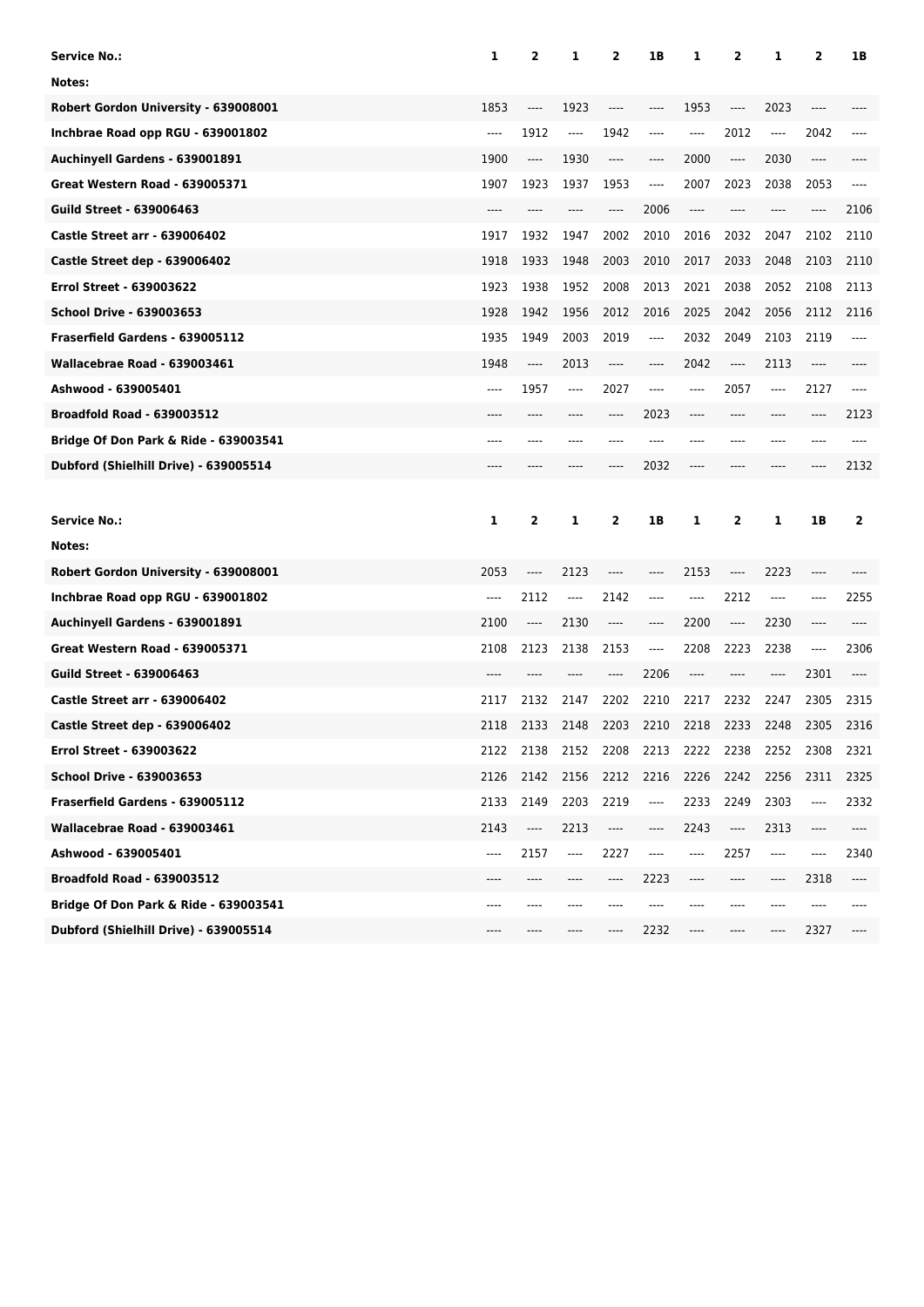| <b>Service No.:</b>                   | 1     |
|---------------------------------------|-------|
| Notes:                                |       |
| Robert Gordon University - 639008001  | 2311  |
| Inchbrae Road opp RGU - 639001802     | $---$ |
| Auchinyell Gardens - 639001891        | 2318  |
| <b>Great Western Road - 639005371</b> | 2325  |
| <b>Guild Street - 639006463</b>       | $---$ |
| <b>Castle Street arr - 639006402</b>  | 2334  |
| Castle Street dep - 639006402         | 2334  |
| <b>Errol Street - 639003622</b>       | 2338  |
| <b>School Drive - 639003653</b>       | $---$ |
| Fraserfield Gardens - 639005112       | $---$ |
| Wallacebrae Road - 639003461          | $---$ |
| Ashwood - 639005401                   | $---$ |
| <b>Broadfold Road - 639003512</b>     | $---$ |
| Bridge Of Don Park & Ride - 639003541 | ----  |
| Dubford (Shielhill Drive) - 639005514 | ----  |

## **1: Danestone - RGU Garthdee (Bridges) Via Bridge Of Don-City Centre-Auchinyell**

**1B: Dubford - RGU Garthdee/Bridge Street (Bridges) Via Denmore-City Centre-Bridge Of Dee**

**2: Ashwood - RGU Garthdee Road (Bridges) Via Bridge Of Don-City Centre-Auchinyell**

**Bridges**

**Saturday**

| <b>Service No.:</b>                   | 1     | $\overline{2}$ | 1    | $\mathbf{2}$ | 1     | $\overline{2}$ | 1B    | 1     | $\overline{2}$ | 1B    |
|---------------------------------------|-------|----------------|------|--------------|-------|----------------|-------|-------|----------------|-------|
| Notes:                                |       |                |      |              |       |                |       |       |                |       |
| <b>Fairview Brae - 639007142</b>      | $---$ |                |      |              |       |                |       |       |                |       |
| Wallacebrae Road - 639003461          | $---$ |                |      |              |       | ----           | ----  | 0640  | ----           |       |
| <b>Bodachra Place - 639004942</b>     | ----  |                |      |              |       | ----           | ----  | 0646  | ----           |       |
| Ashwood - 639005401                   | ----  | 0530           | ---- | 0600         | $---$ | 0628           | ----  | ----  | 0655           | ----  |
| North Donside Road - 639005111        | ----  | 0539           | ---- | 0609         | 0622  | 0638           | $---$ | 0653  | 0706           | ----  |
| John Street - 639006531               | $---$ |                |      |              |       |                | ----  |       |                |       |
| <b>Broad Street - 639006452</b>       | ----  | ----           | ---- | ----         |       | ----           | ----  | ----  | ----           |       |
| Dubford (Shielhill Drive) - 639005514 | ----  |                |      |              |       | ----           | 0634  | ----  | ----           | 0705  |
| Bridge Of Don Park & Ride - 639003541 | ----  |                |      |              |       |                | ----  |       |                |       |
| <b>Broadfold Road - 639003511</b>     | ----  |                |      |              |       | ----           | 0644  | ----  | ----           | 0715  |
| <b>School Road - 639003662</b>        | ----  | 0546           | ---- | 0616         | 0630  | 0645           | 0650  | 0700  | 0713           | 0721  |
| <b>Errol Street - 639003623</b>       | 0534  | 0551           | 0604 | 0621         | 0634  | 0650           | 0654  | 0704  | 0719           | 0725  |
| <b>Castle Street arr - 639006404</b>  | ----  | 0555           | ---- | 0625         | ----  | 0655           | 0658  | 0708  | 0724           | 0729  |
| Castle Street dep - 639006404         | 0538  | 0555           | 0608 | 0625         | 0638  | 0655           | 0658  | 0708  | 0724           | 0729  |
| <b>Nellfield Place - 639005362</b>    | 0546  | 0603           | 0616 | 0633         | 0646  | 0705           | $---$ | 0718  | 0736           | $---$ |
| Inchbrae Road opp RGU - 639001802     | ----  | 0613           | ---- | 0643         | ----  | 0716           | $---$ | ----  | 0748           | ----  |
| Robert Gordon University - 639008001  | 0554  | ----           | 0624 | ----         | 0654  | ----           | $---$ | 0726  | ----           |       |
| <b>Guild Street - 639006463</b>       | $---$ |                |      |              |       | ----           | 0701  | $---$ | $- - - -$      | 0732  |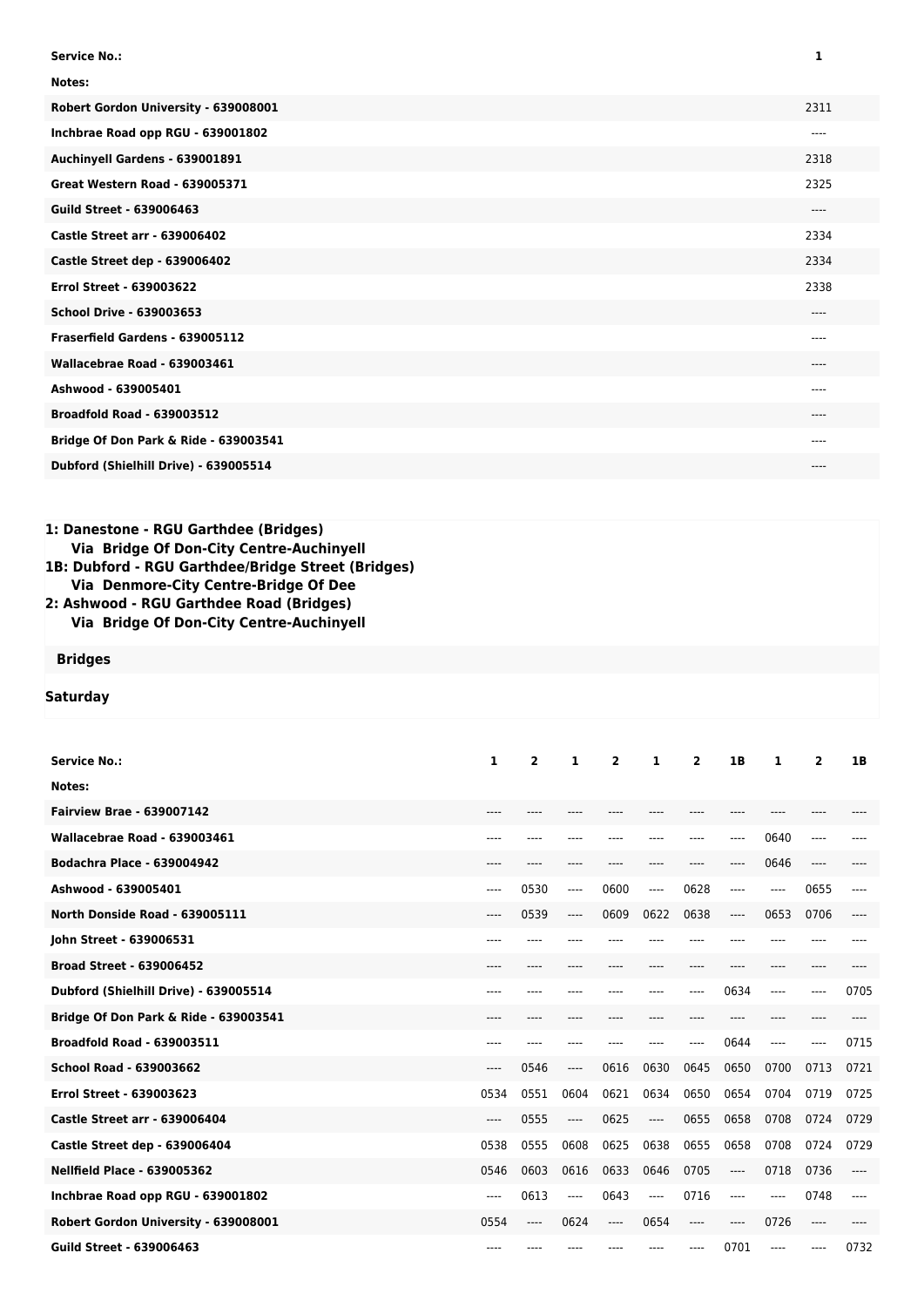| Service No.:                          | 1            | 2    | 1B                            | 1                       | 2    | 1B      | 1       | 2    | 1B             | 1    |
|---------------------------------------|--------------|------|-------------------------------|-------------------------|------|---------|---------|------|----------------|------|
| Notes:                                |              |      |                               |                         |      |         |         |      |                |      |
| <b>Fairview Brae - 639007142</b>      |              |      |                               | 0736                    | ---- | ----    | 0806    |      |                |      |
| Wallacebrae Road - 639003461          | 0709         | ---- | $---$                         | 0738                    | ---- | ----    | 0808    | ---- | ----           | 0838 |
| <b>Bodachra Place - 639004942</b>     | 0716         | ---- |                               | 0745                    | ---- | ----    | 0815    | ---- |                | 0845 |
| Ashwood - 639005401                   | ----         | 0725 | $---$                         | ----                    | 0755 | $---$   | $---$   | 0825 | ----           | ---- |
| North Donside Road - 639005111        | 0723         | 0736 | ----                          | 0752                    | 0806 | ----    | 0822    | 0836 | ----           | 0852 |
| John Street - 639006531               | ----         | ---- |                               |                         | ---- |         | ----    | ---- | ----           | ---- |
| <b>Broad Street - 639006452</b>       | ----         | ---- | ----                          | ----                    | ---- | $---$   | ----    | ---- | ----           |      |
| Dubford (Shielhill Drive) - 639005514 | ----         | ---- | 0735                          | ----                    | ---- | 0807    | ----    | ---- | 0837           | ---- |
| Bridge Of Don Park & Ride - 639003541 |              |      |                               |                         |      |         |         |      |                |      |
| <b>Broadfold Road - 639003511</b>     | $---$        | ---- | 0745                          | ----                    | ---- | 0817    | ----    | ---- | 0847           | ---- |
| School Road - 639003662               | 0730         | 0743 | 0751                          | 0759                    | 0813 | 0823    | 0829    | 0843 | 0853           | 0859 |
| <b>Errol Street - 639003623</b>       | 0735         | 0749 | 0755                          | 0804                    | 0818 | 0827    | 0834    | 0848 | 0857           | 0905 |
| <b>Castle Street arr - 639006404</b>  | 0740         | 0754 | 0759                          | 0809                    | 0824 | 0831    | 0839    | 0854 | 0901           | 0910 |
| Castle Street dep - 639006404         | 0740         | 0754 | 0759                          | 0810                    | 0825 | 0831    | 0840    | 0855 | 0901           | 0911 |
| <b>Nellfield Place - 639005362</b>    | 0753         | 0806 | $\hspace{1.5cm} \textbf{---}$ | 0822                    | 0837 | ----    | 0852    | 0907 | ----           | 0924 |
| Inchbrae Road opp RGU - 639001802     | ----         | 0818 | $---$                         | ----                    | 0849 | ----    | ----    | 0919 | ----           | ---- |
| Robert Gordon University - 639008001  | 0802         | ---- | $---$                         | 0830                    | ---- | $-----$ | 0900    | ---- | ----           | 0932 |
| <b>Guild Street - 639006463</b>       | ----         | ---- | 0802                          | ----                    | ---- | 0834    | ----    | ---- | 0904           | ---- |
|                                       |              |      |                               |                         |      |         |         |      |                |      |
| <b>Service No.:</b>                   | $\mathbf{2}$ | 1B   | 1                             | $\overline{\mathbf{2}}$ | 1    | 1B      | 2       | 1    | $\overline{2}$ | 1B   |
| Notes:                                |              |      |                               |                         |      |         |         |      |                |      |
| <b>Fairview Brae - 639007142</b>      |              |      |                               |                         |      |         |         |      |                |      |
| Wallacebrae Road - 639003461          | ----         | ---- | 0905                          | ----                    | 0925 | ----    | $-----$ | 0945 | ----           |      |
| <b>Bodachra Place - 639004942</b>     | ----         | ---- | 0912                          | ----                    | 0932 | $-----$ | $-----$ | 0952 | ----           |      |
| Ashwood - 639005401                   | 0855         |      |                               | 0917                    | ---- | ----    | 0938    | ---- | 0958           |      |
| North Donside Road - 639005111        | 0906         |      | 0919                          | 0928                    | 0939 | ----    | 0949    | 0959 | 1009           |      |
| John Street - 639006531               | ----         | ---- | ----                          |                         |      |         | ----    | ---- | ----           |      |
| <b>Broad Street - 639006452</b>       | ----         | ---- | ----                          | ----                    | ---- | $-----$ | $-----$ | ---- | ----           | ---- |
| Dubford (Shielhill Drive) - 639005514 | ----         | 0907 | ----                          | ----                    | ---- | 0937    | ----    | ---- | ----           | 1007 |
| Bridge Of Don Park & Ride - 639003541 | ----         | ---- | ----                          | ----                    | ---- | ----    | ----    | ---- | ----           |      |
| <b>Broadfold Road - 639003511</b>     | ----         | 0917 | $\cdots$                      | ----                    | ---- | 0947    | ----    | ---- | ----           | 1017 |
| School Road - 639003662               | 0913         | 0923 | 0926                          | 0935                    | 0946 | 0953    | 0956    | 1006 | 1016           | 1023 |
| Errol Street - 639003623              | 0918         | 0927 | 0932                          | 0940                    | 0952 | 0957    | 1001    | 1012 | 1021           | 1027 |
| <b>Castle Street arr - 639006404</b>  | 0924         | 0931 | 0937                          | 0946                    | 0957 | 1001    | 1007    | 1017 | 1027           | 1031 |
| Castle Street dep - 639006404         | 0925         | 0931 | 0938                          | 0947                    | 0958 | 1001    | 1008    | 1018 | 1028           | 1031 |
| <b>Nellfield Place - 639005362</b>    | 0937         | ---- | 0951                          | 0959                    | 1011 | ----    | 1020    | 1031 | 1040           | ---- |
| Inchbrae Road opp RGU - 639001802     | 0949         | ---- | ----                          | 1011                    | ---- | ----    | 1032    | ---- | 1052           | ---- |
| Robert Gordon University - 639008001  | ----         | ---- | 0959                          | ----                    | 1019 | $---$   | ----    | 1039 | ----           |      |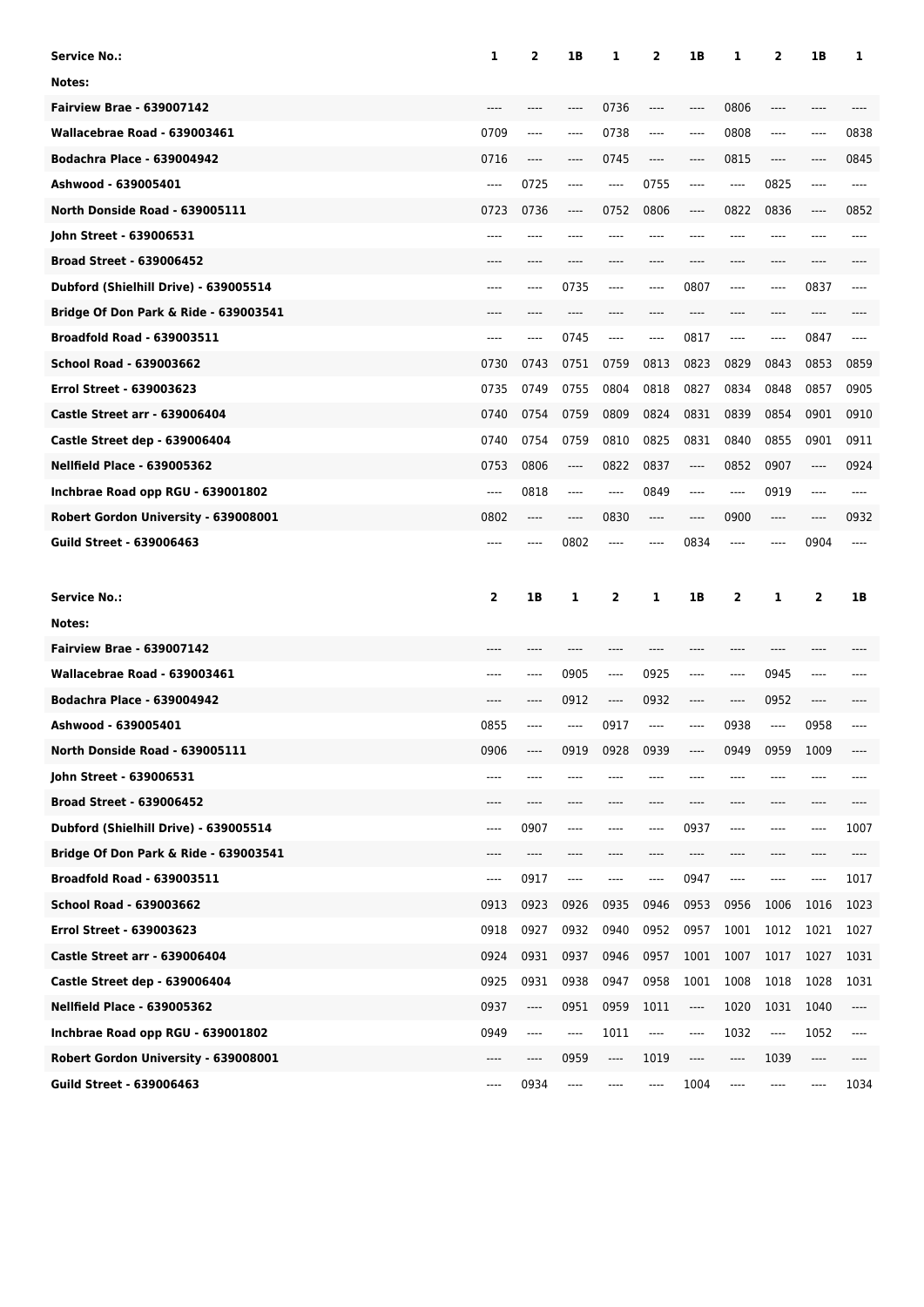| <b>Service No.:</b>                   | 1                             | 2        | 1    | 2    | 1B                            | 1     | 2       | 1                             | $\overline{2}$                | 1B   |
|---------------------------------------|-------------------------------|----------|------|------|-------------------------------|-------|---------|-------------------------------|-------------------------------|------|
| Notes:                                |                               |          |      |      |                               |       |         |                               |                               |      |
| <b>Fairview Brae - 639007142</b>      |                               |          | 1018 | ---- |                               |       | ----    | 1048                          | ----                          |      |
| Wallacebrae Road - 639003461          | 1005                          | ----     | 1020 | ---- | ----                          | 1035  | $---$   | 1050                          | ----                          |      |
| <b>Bodachra Place - 639004942</b>     | 1012                          | ----     | 1027 | ---- | ----                          | 1042  | $---$   | 1057                          | $\hspace{1.5cm} \textbf{---}$ |      |
| Ashwood - 639005401                   | $\hspace{1.5cm} \textbf{---}$ | 1015     | ---- | 1030 | ----                          | ----  | 1045    | $\hspace{1.5cm} \textbf{---}$ | 1100                          | ---- |
| North Donside Road - 639005111        | 1019                          | 1026     | 1034 | 1041 |                               | 1049  | 1056    | 1104                          | 1111                          |      |
| John Street - 639006531               | ----                          |          |      | ---- |                               | ----  | ----    |                               | ----                          |      |
| <b>Broad Street - 639006452</b>       | ----                          |          | ---- | ---- |                               | ----  | ----    | $---$                         | ----                          |      |
| Dubford (Shielhill Drive) - 639005514 | $---$                         |          |      | ---- | 1037                          | ----  | ----    | $---$                         | ----                          | 1107 |
| Bridge Of Don Park & Ride - 639003541 |                               |          |      |      |                               |       |         |                               |                               |      |
| <b>Broadfold Road - 639003511</b>     | ----                          |          | ---- | ---- | 1047                          | ----  |         |                               | ----                          | 1117 |
| <b>School Road - 639003662</b>        | 1026                          | 1033     | 1041 | 1048 | 1053                          | 1056  | 1103    | 1111                          | 1118                          | 1123 |
| <b>Errol Street - 639003623</b>       | 1032                          | 1038     | 1047 | 1053 | 1057                          | 1102  | 1108    | 1117                          | 1123                          | 1127 |
| <b>Castle Street arr - 639006404</b>  | 1037                          | 1044     | 1052 | 1059 | 1101                          | 1107  | 1114    | 1122                          | 1129                          | 1131 |
| Castle Street dep - 639006404         | 1038                          | 1045     | 1053 | 1100 | 1101                          | 1108  | 1115    | 1123                          | 1130                          | 1131 |
| <b>Nellfield Place - 639005362</b>    | 1051                          | 1057     | 1106 | 1112 | ----                          | 1121  | 1127    | 1136                          | 1142                          | ---- |
| Inchbrae Road opp RGU - 639001802     | $-----$                       | 1109     | ---- | 1124 | ----                          | ----  | 1139    | $\hspace{1.5cm} \textbf{---}$ | 1154                          | ---- |
| Robert Gordon University - 639008001  | 1059                          | ----     | 1114 | ---- | ----                          | 1129  | $-----$ | 1144                          | ----                          |      |
| <b>Guild Street - 639006463</b>       | ----                          |          |      |      | 1104                          |       |         |                               | ----                          | 1134 |
|                                       |                               |          |      |      |                               |       |         |                               |                               |      |
| <b>Service No.:</b>                   | 1                             | 2        | 1    | 2    | 1B                            | 1     | 2       | 1                             | 2                             | 1B   |
| Notes:                                |                               |          |      |      |                               |       |         |                               |                               |      |
| <b>Fairview Brae - 639007142</b>      |                               | ----     | 1118 | ---- |                               |       |         |                               |                               |      |
| Wallacebrae Road - 639003461          | 1105                          | $\cdots$ | 1120 | ---- | ----                          | 1135  | $---$   | 1150                          | ----                          |      |
| <b>Bodachra Place - 639004942</b>     | 1112                          | ----     | 1127 | ---- | ----                          | 1142  | $---$   | 1157                          | ----                          |      |
| Ashwood - 639005401                   | ----                          | 1115     | ---- | 1130 | ----                          | ----  | 1145    | ----                          | 1200                          | ---- |
| North Donside Road - 639005111        | 1119                          | 1126     | 1134 | 1141 | ----                          | 1149  | 1156    | 1204                          | 1211                          | ---- |
| John Street - 639006531               | ----                          |          |      |      |                               |       |         |                               | ----                          |      |
| <b>Broad Street - 639006452</b>       | $---$                         | ----     | ---- | ---- | ----                          | ----  | $---$   | $---$                         | ----                          | ---- |
| Dubford (Shielhill Drive) - 639005514 | ----                          | ----     | ---- | ---- | 1137                          | ----  | ----    |                               | ----                          | 1207 |
| Bridge Of Don Park & Ride - 639003541 | ----                          |          |      |      |                               |       | ----    | $-----$                       |                               |      |
| <b>Broadfold Road - 639003511</b>     | ----                          | ----     |      | ---- | 1147                          | ----  | ----    | ----                          | ----                          | 1217 |
| School Road - 639003662               | 1126                          | 1133     | 1141 | 1148 | 1153                          | 1156  | 1203    | 1211                          | 1218                          | 1223 |
| Errol Street - 639003623              | 1132                          | 1138     | 1147 | 1153 | 1157                          | 1202  | 1208    | 1217                          | 1223                          | 1227 |
| <b>Castle Street arr - 639006404</b>  | 1137                          | 1144     | 1152 | 1159 | 1201                          | 1207  | 1214    | 1222                          | 1229                          | 1231 |
| Castle Street dep - 639006404         | 1138                          | 1145     | 1153 | 1200 | 1201                          | 1208  | 1215    | 1223                          | 1230                          | 1231 |
| <b>Nellfield Place - 639005362</b>    | 1151                          | 1157     | 1206 | 1212 | $\hspace{1.5cm} \textbf{---}$ | 1221  | 1227    | 1236                          | 1242                          | ---- |
| Inchbrae Road opp RGU - 639001802     | $\cdots$                      | 1209     | ---- | 1224 | ----                          | $---$ | 1239    | ----                          | 1254                          | ---- |
| Robert Gordon University - 639008001  | 1159                          | ----     | 1214 | ---- | ----                          | 1229  | ----    | 1244                          | ----                          |      |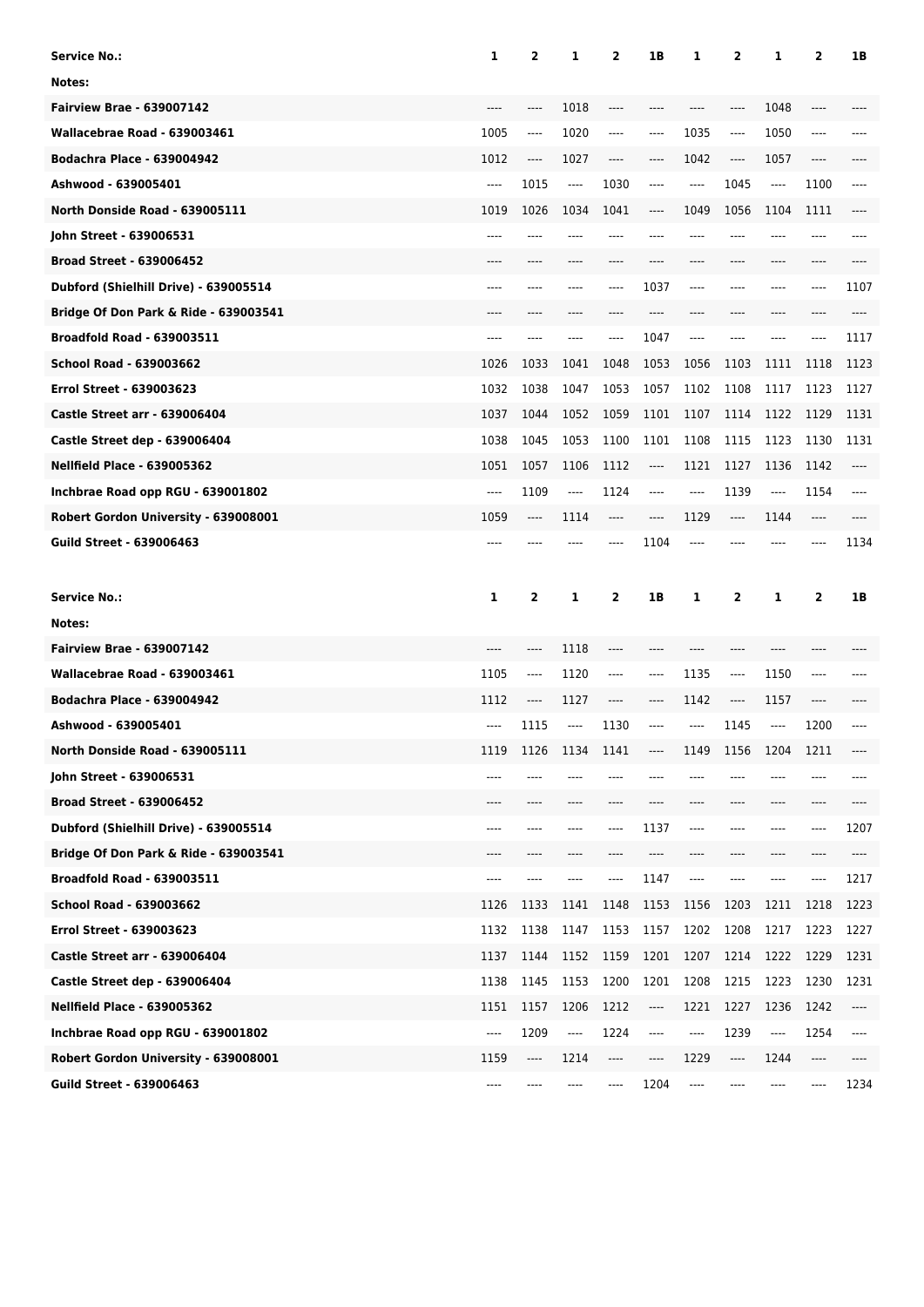| <b>Service No.:</b>                   | 1    | 2    | 1                             | 2    | 1B                                           | 1       | 2        | 1    | 2    | 1B   |
|---------------------------------------|------|------|-------------------------------|------|----------------------------------------------|---------|----------|------|------|------|
| Notes:                                |      |      |                               |      |                                              |         |          |      |      |      |
| <b>Fairview Brae - 639007142</b>      |      |      |                               |      |                                              |         |          |      |      |      |
| Wallacebrae Road - 639003461          | 1205 | ---- | 1220                          | ---- | ----                                         | 1235    | ----     | 1250 | ---- |      |
| <b>Bodachra Place - 639004942</b>     | 1212 | ---- | 1227                          | ---- | ----                                         | 1242    | $\cdots$ | 1257 | ---- |      |
| Ashwood - 639005401                   | ---- | 1215 | $\cdots$                      | 1230 | ----                                         | $-----$ | 1245     | ---- | 1300 | ---- |
| North Donside Road - 639005111        | 1219 | 1226 | 1234                          | 1241 | ----                                         | 1249    | 1256     | 1304 | 1311 |      |
| John Street - 639006531               |      |      |                               |      |                                              |         |          |      | ---- |      |
| <b>Broad Street - 639006452</b>       | ---- | ---- | ----                          | ---- |                                              | ----    | ----     | ---- | ---- |      |
| Dubford (Shielhill Drive) - 639005514 | ---- |      |                               | ---- | 1237                                         | $---$   | ----     | ---- | ---- | 1307 |
| Bridge Of Don Park & Ride - 639003541 |      |      |                               |      |                                              |         |          |      |      |      |
| <b>Broadfold Road - 639003511</b>     | ---- |      | ----                          | ---- | 1247                                         | $---$   |          |      | ---- | 1317 |
| School Road - 639003662               | 1226 | 1233 | 1241                          | 1248 | 1253                                         | 1256    | 1303     | 1311 | 1318 | 1323 |
| <b>Errol Street - 639003623</b>       | 1232 | 1238 | 1247                          | 1253 | 1257                                         | 1302    | 1308     | 1317 | 1323 | 1327 |
| Castle Street arr - 639006404         | 1237 | 1244 | 1252                          | 1259 | 1301                                         | 1307    | 1314     | 1322 | 1329 | 1331 |
| Castle Street dep - 639006404         | 1238 | 1245 | 1253                          | 1300 | 1301                                         | 1308    | 1315     | 1323 | 1330 | 1331 |
| <b>Nellfield Place - 639005362</b>    | 1251 | 1257 | 1306                          | 1312 | ----                                         | 1321    | 1327     | 1336 | 1342 | ---- |
| Inchbrae Road opp RGU - 639001802     | ---- | 1309 | $---$                         | 1324 | ----                                         | ----    | 1339     | ---- | 1354 | ---- |
| Robert Gordon University - 639008001  | 1259 | ---- | 1314                          | ---- | ----                                         | 1329    | ----     | 1344 | ---- |      |
| <b>Guild Street - 639006463</b>       | ---- |      |                               | ---- | 1304                                         | ----    |          |      |      | 1334 |
|                                       |      |      |                               |      |                                              |         |          |      |      |      |
| <b>Service No.:</b>                   | 1    | 2    | 1                             | 2    | 1B                                           | 1       | 2        | 1    | 2    | 1B   |
| Notes:                                |      |      |                               |      |                                              |         |          |      |      |      |
| <b>Fairview Brae - 639007142</b>      |      |      |                               |      |                                              |         | ----     |      |      |      |
| Wallacebrae Road - 639003461          | 1305 | ---- | 1320                          | ---- | ----                                         | 1335    | ----     | 1350 | ---- |      |
| <b>Bodachra Place - 639004942</b>     | 1312 | ---- | 1327                          | ---- | ----                                         | 1342    | ----     | 1357 | ---- |      |
| Ashwood - 639005401                   | ---- | 1315 | $\hspace{1.5cm} \textbf{---}$ | 1330 | ----                                         | $---$   | 1345     | ---- | 1400 |      |
| North Donside Road - 639005111        | 1319 | 1326 | 1334                          | 1341 | ----                                         | 1349    | 1356     | 1404 | 1411 |      |
| John Street - 639006531               | ---- |      |                               |      |                                              |         |          |      |      |      |
| <b>Broad Street - 639006452</b>       | ---- | ---- | ----                          | ---- | ----                                         | ----    | ----     | ---- | ---- |      |
| Dubford (Shielhill Drive) - 639005514 | ---- | ---- |                               | ---- | 1337                                         | $---$   | ---      | ---- | ---- | 1407 |
| Bridge Of Don Park & Ride - 639003541 | ---- |      |                               |      | ----                                         |         |          | ---- |      |      |
| <b>Broadfold Road - 639003511</b>     | ---- | ---- |                               | ---- | 1347                                         | ----    | ----     | ---- |      | 1417 |
| School Road - 639003662               | 1326 | 1333 | 1341                          | 1348 | 1353                                         | 1356    | 1403     | 1411 | 1418 | 1423 |
| <b>Errol Street - 639003623</b>       | 1332 | 1338 | 1347                          | 1353 | 1357                                         | 1402    | 1408     | 1417 | 1423 | 1427 |
| <b>Castle Street arr - 639006404</b>  | 1337 | 1344 | 1352                          | 1359 | 1401                                         | 1407    | 1414     | 1422 | 1429 | 1431 |
| Castle Street dep - 639006404         | 1338 | 1345 | 1353                          | 1400 | 1401                                         | 1408    | 1415     | 1423 | 1430 | 1431 |
| <b>Nellfield Place - 639005362</b>    | 1351 | 1357 | 1406                          | 1412 | $\hspace{1.5cm} \textbf{---} \hspace{1.5cm}$ | 1421    | 1427     | 1436 | 1442 | ---- |
| Inchbrae Road opp RGU - 639001802     | ---- | 1409 | ----                          | 1424 | ----                                         | ----    | 1439     | ---- | 1454 | ---- |
| Robert Gordon University - 639008001  | 1359 | ---- | 1414                          | ---- | ----                                         | 1429    | ----     | 1444 | ---- |      |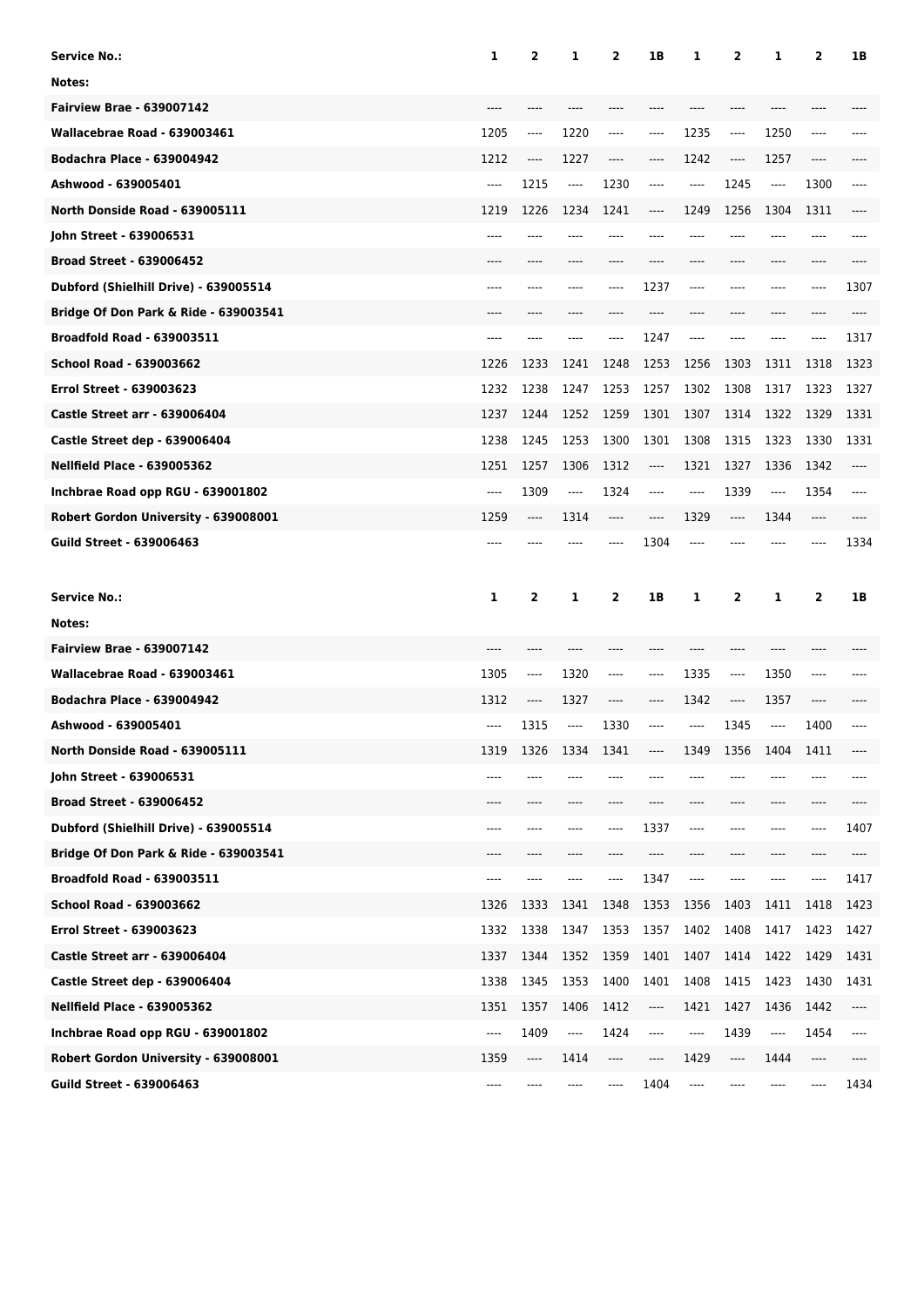| <b>Service No.:</b>                   | 1    | 2    | 1        | 2    | 1B   | 1       | 2        | 1    | 2    | 1B   |
|---------------------------------------|------|------|----------|------|------|---------|----------|------|------|------|
| Notes:                                |      |      |          |      |      |         |          |      |      |      |
| <b>Fairview Brae - 639007142</b>      |      |      |          |      |      |         |          |      |      |      |
| Wallacebrae Road - 639003461          | 1405 | ---- | 1420     | ---- | ---- | 1435    | ----     | 1450 | ---- |      |
| <b>Bodachra Place - 639004942</b>     | 1412 | ---- | 1427     | ---- | ---- | 1442    | $\cdots$ | 1457 | ---- |      |
| Ashwood - 639005401                   | ---- | 1415 | $\cdots$ | 1430 | ---- | $-----$ | 1445     | ---- | 1500 | ---- |
| North Donside Road - 639005111        | 1419 | 1426 | 1434     | 1441 | ---- | 1449    | 1456     | 1504 | 1511 |      |
| John Street - 639006531               |      |      |          |      |      |         |          |      | ---- |      |
| <b>Broad Street - 639006452</b>       | ---- | ---- | ----     | ---- |      | ----    | ----     | ---- | ---- |      |
| Dubford (Shielhill Drive) - 639005514 | ---- |      |          | ---- | 1437 | $---$   | ----     | ---- | ---- | 1507 |
| Bridge Of Don Park & Ride - 639003541 |      |      |          |      |      |         |          |      |      |      |
| <b>Broadfold Road - 639003511</b>     | ---- |      | ----     | ---- | 1447 | $---$   | $---$    |      | ---- | 1517 |
| School Road - 639003662               | 1426 | 1433 | 1441     | 1448 | 1453 | 1456    | 1503     | 1511 | 1518 | 1523 |
| <b>Errol Street - 639003623</b>       | 1432 | 1438 | 1447     | 1453 | 1457 | 1502    | 1508     | 1517 | 1523 | 1527 |
| Castle Street arr - 639006404         | 1437 | 1444 | 1452     | 1459 | 1501 | 1507    | 1514     | 1522 | 1529 | 1531 |
| Castle Street dep - 639006404         | 1438 | 1445 | 1453     | 1500 | 1501 | 1508    | 1515     | 1523 | 1530 | 1531 |
| <b>Nellfield Place - 639005362</b>    | 1451 | 1457 | 1506     | 1512 | ---- | 1520    | 1527     | 1535 | 1542 | ---- |
| Inchbrae Road opp RGU - 639001802     | ---- | 1509 | $---$    | 1524 | ---- | ----    | 1539     | ---- | 1554 | ---- |
| Robert Gordon University - 639008001  | 1459 | ---- | 1514     | ---- | ---- | 1528    | ----     | 1543 | ---- |      |
| <b>Guild Street - 639006463</b>       | ---- |      |          | ---- | 1504 | ----    |          |      |      | 1534 |
|                                       |      |      |          |      |      |         |          |      |      |      |
| <b>Service No.:</b>                   | 1    | 2    | 1        | 1B   | 2    | 1       | 2        | 1    | 1B   | 2    |
| Notes:                                |      |      |          |      |      |         |          |      |      |      |
| <b>Fairview Brae - 639007142</b>      | ---- |      |          |      |      |         | ----     |      |      |      |
| Wallacebrae Road - 639003461          | 1505 | ---- | 1525     | ---- | ---- | 1545    | ----     | 1605 | ---- |      |
| <b>Bodachra Place - 639004942</b>     | 1512 | ---- | 1532     | ---- | ---- | 1552    | ----     | 1612 | ---- |      |
| Ashwood - 639005401                   | ---- | 1518 | ----     | ---- | 1538 | $---$   | 1558     | ---- | ---- | 1618 |
| North Donside Road - 639005111        | 1519 | 1529 | 1539     |      | 1549 | 1559    | 1609     | 1619 |      | 1629 |
| John Street - 639006531               | ---- |      |          |      |      |         |          | ---- |      |      |
| <b>Broad Street - 639006452</b>       | ---- | ---- | ----     |      |      |         | ----     | ---- |      |      |
| Dubford (Shielhill Drive) - 639005514 | ---- | ---- | ----     | 1537 | ---- |         | ---      | ---- | 1611 | ---- |
| Bridge Of Don Park & Ride - 639003541 | ---- |      |          | ---- |      |         | ----     |      | ---- |      |
| <b>Broadfold Road - 639003511</b>     | ---- | ---- | ----     | 1547 | ---- |         | ----     | ---- | 1621 | ---- |
| School Road - 639003662               | 1526 | 1536 | 1546     | 1553 | 1556 | 1606    | 1616     | 1626 | 1627 | 1636 |
| <b>Errol Street - 639003623</b>       | 1532 | 1541 | 1552     | 1557 | 1601 | 1612    | 1621     | 1632 | 1631 | 1641 |
| <b>Castle Street arr - 639006404</b>  | 1537 | 1547 | 1557     | 1601 | 1607 | 1617    | 1627     | 1637 | 1635 | 1647 |
| Castle Street dep - 639006404         | 1538 | 1548 | 1558     | 1601 | 1608 | 1618    | 1628     | 1638 | 1635 | 1648 |
| <b>Nellfield Place - 639005362</b>    | 1550 | 1600 | 1610     | ---- | 1620 | 1630    | 1640     | 1650 | ---- | 1700 |
| Inchbrae Road opp RGU - 639001802     | ---- | 1612 | ----     | ---- | 1632 | ----    | 1652     | ---- | ---- | 1712 |
| Robert Gordon University - 639008001  | 1558 | ---- | 1618     | ---- | ---- | 1638    | ----     | 1658 | ---- |      |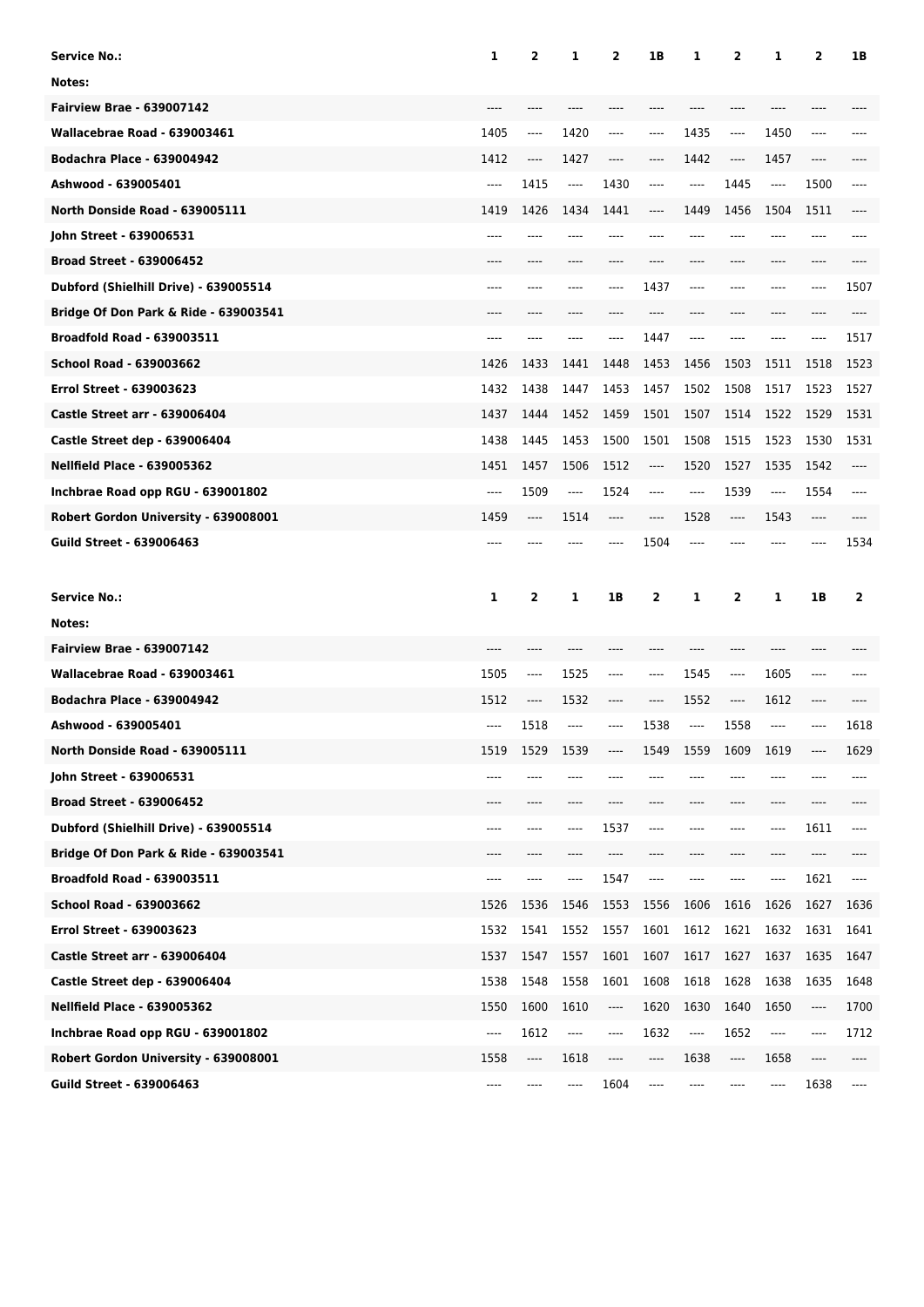| <b>Service No.:</b>                   | 1     | 2    | 1B       | 1    | 2     | 1B                            | 1       | 2     | 1B   | 1                             |
|---------------------------------------|-------|------|----------|------|-------|-------------------------------|---------|-------|------|-------------------------------|
| Notes:                                |       |      |          |      |       |                               |         |       |      |                               |
| <b>Fairview Brae - 639007142</b>      |       |      |          |      |       |                               |         |       |      |                               |
| Wallacebrae Road - 639003461          | 1625  | ---- | $\cdots$ | 1655 | ----  | $-----$                       | 1725    | ----  | ---- | 1755                          |
| <b>Bodachra Place - 639004942</b>     | 1632  | ---- | $\cdots$ | 1702 | ----  | $-----$                       | 1732    | ----  | ---- | 1802                          |
| Ashwood - 639005401                   | ----  | 1643 | $\cdots$ | ---- | 1713  | $-----$                       | $-----$ | 1743  | ---- | ----                          |
| North Donside Road - 639005111        | 1639  | 1654 | $\cdots$ | 1709 | 1724  | $-----$                       | 1739    | 1754  | ---- | 1809                          |
| John Street - 639006531               |       |      |          |      |       |                               |         | ----  | ---- | ----                          |
| <b>Broad Street - 639006452</b>       | $---$ | ---- | ----     | ---- | ----  | ----                          | ----    | ----  | ---- |                               |
| Dubford (Shielhill Drive) - 639005514 | $---$ | ---- | 1651     | ---- | ----  | 1724                          | ----    | ----  | 1754 | ----                          |
| Bridge Of Don Park & Ride - 639003541 |       |      |          |      |       |                               |         |       |      |                               |
| <b>Broadfold Road - 639003511</b>     | $---$ | ---- | 1701     | ---- | ----  | 1734                          | $-----$ | ----  | 1804 |                               |
| <b>School Road - 639003662</b>        | 1646  | 1701 | 1707     | 1716 | 1731  | 1740                          | 1746    | 1801  | 1810 | 1816                          |
| <b>Errol Street - 639003623</b>       | 1652  | 1706 | 1711     | 1722 | 1736  | 1744                          | 1752    | 1806  | 1814 | 1822                          |
| <b>Castle Street arr - 639006404</b>  | 1657  | 1712 | 1715     | 1727 | 1742  | 1748                          | 1757    | 1812  | 1818 | 1827                          |
| Castle Street dep - 639006404         | 1658  | 1713 | 1715     | 1728 | 1743  | 1748                          | 1758    | 1813  | 1818 | 1828                          |
| <b>Nellfield Place - 639005362</b>    | 1710  | 1725 | $\cdots$ | 1740 | 1755  | ----                          | 1810    | 1825  | ---- | 1840                          |
| Inchbrae Road opp RGU - 639001802     | ----  | 1737 | $\cdots$ | ---- | 1807  | $-----$                       | ----    | 1837  | ---- | ----                          |
| Robert Gordon University - 639008001  | 1718  | ---- | ----     | 1748 | ----  | ----                          | 1818    | $---$ | ---- | 1848                          |
| <b>Guild Street - 639006463</b>       | ----  | ---- | 1718     | ---- | ----  | 1751                          | ----    | ----  | 1821 | ----                          |
|                                       |       |      |          |      |       |                               |         |       |      |                               |
| <b>Service No.:</b>                   | 2     | 1    | 1B       | 2    | 1     | 2                             | 1       | 1B    | 2    | 1                             |
| Notes:                                |       |      |          |      |       |                               |         |       |      |                               |
| <b>Fairview Brae - 639007142</b>      |       |      |          |      |       |                               |         |       |      |                               |
| Wallacebrae Road - 639003461          | ----  | 1830 | ----     | ---- | 1900  | $---$                         | 1930    | ----  | ---- | 2000                          |
| <b>Bodachra Place - 639004942</b>     | ----  | 1837 | ----     | ---- | 1907  | $---$                         | 1937    | ----  | ---- | 2007                          |
| Ashwood - 639005401                   | 1813  | ---- |          | 1848 | $---$ | 1918                          | ----    | ----  | 1948 | ----                          |
| North Donside Road - 639005111        | 1824  | 1844 |          | 1859 | 1913  | 1928                          | 1943    |       | 1958 | 2013                          |
| John Street - 639006531               | ----  | ---- |          |      |       |                               | ----    |       |      |                               |
| <b>Broad Street - 639006452</b>       | ----  | ---- | ----     | ---- |       | ----                          | ----    | ----  | ---- |                               |
| Dubford (Shielhill Drive) - 639005514 | ----  | ---- | 1843     | ---- |       |                               | ----    | 1943  | ---- |                               |
| Bridge Of Don Park & Ride - 639003541 | ----  | ---- | ----     |      |       |                               | ----    | ----  |      |                               |
| <b>Broadfold Road - 639003511</b>     | ----  | ---- | 1853     | ---- |       | ----                          | ----    | 1953  | ---- |                               |
| School Road - 639003662               | 1831  | 1851 | 1859     | 1906 | 1920  | 1935                          | 1950    | 1959  | 2005 | 2020                          |
| <b>Errol Street - 639003623</b>       | 1836  | 1857 | 1903     | 1910 | 1925  | 1939                          | 1955    | 2003  | 2009 | 2025                          |
| <b>Castle Street arr - 639006404</b>  | 1842  | 1902 | 1907     | 1915 | 1930  | 1944                          | 2000    | 2007  | 2014 | 2030                          |
| Castle Street dep - 639006404         | 1843  | 1903 | 1907     | 1916 | 1931  | 1945                          | 2001    | 2007  | 2015 | 2031                          |
| <b>Nellfield Place - 639005362</b>    | 1855  | 1914 | ----     | 1927 | 1942  | 1956                          | 2012    | ----  | 2026 | 2042                          |
| Inchbrae Road opp RGU - 639001802     | 1907  | ---- | ----     | 1938 | ----  | 2007                          | ----    | ----  | 2037 | $\hspace{1.5cm} \textbf{---}$ |
| Robert Gordon University - 639008001  | ----  | 1921 | ----     | ---- | 1949  | $\hspace{1.5cm} \textbf{---}$ | 2019    | ----  | ---- | 2049                          |